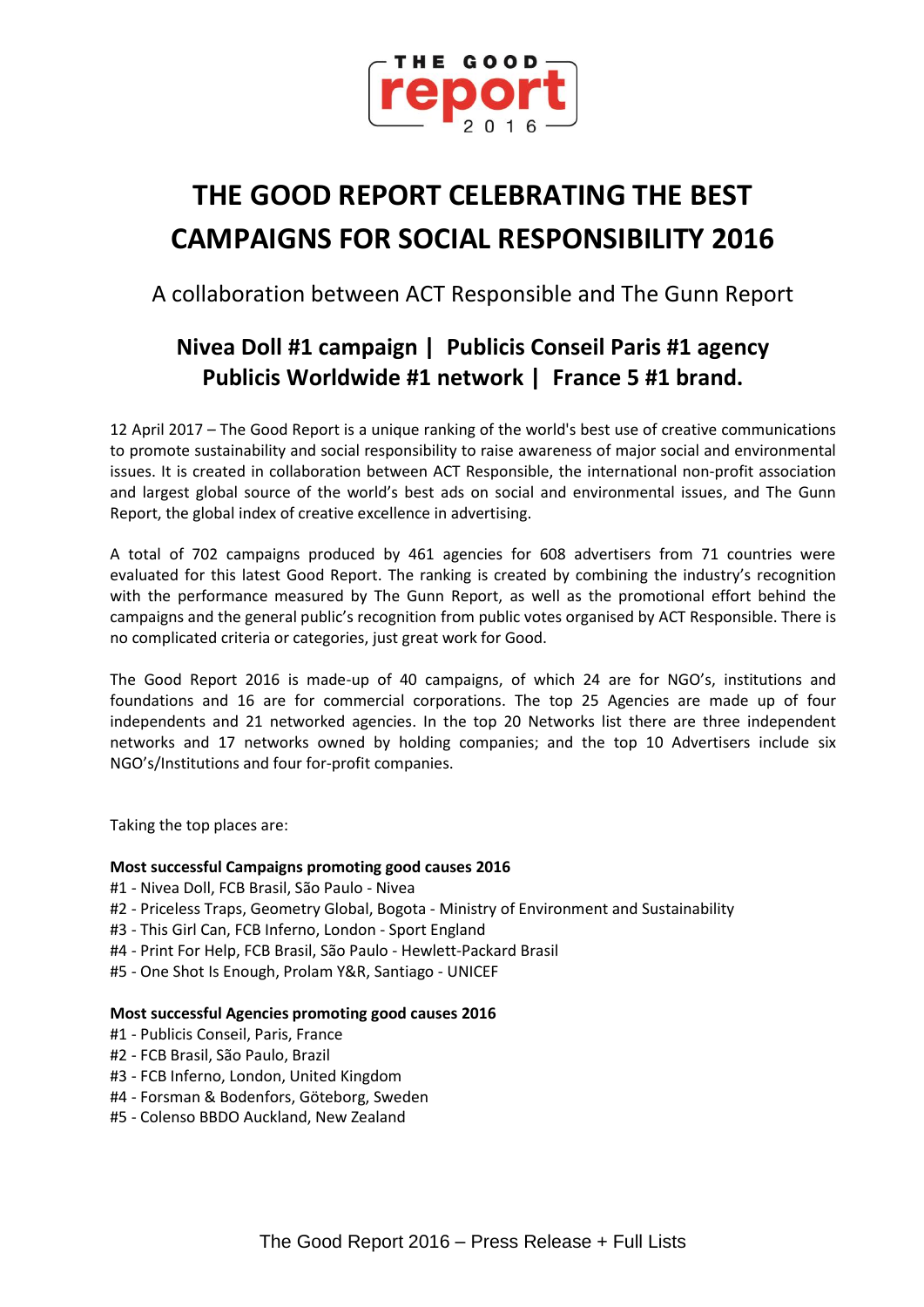

#### **Most successful Networks promoting good causes 2016**

- #1 Publicis Worldwide
- #2 FCB Worldwide
- #3 BBDO Worldwide
- #4 Grey Global Group
- #5 Young & Rubicam Group

#### **Most successful Advertisers promoting good causes 2016**

#1 - France 5

- #2 Nivea Brasil
- #3 UNICEF Chile
- #4 Innocence in Danger, Germany
- #5 Amnesty International Brussels

Act Responsible considers that advertising recognition is too often confined to its commercial side; and that the other part of its role, such as informing, raising awareness and educating, is often forgotten.

For 16 years now, Act Responsible has collected the best ads promoting sustainability & social responsibility in order to highlight the use of creativity to raise awareness of the world's major issues. Still, hardly any specific recognition is offered to agencies that give time and talent to support the communication of public interest causes. Nonetheless, the commitment of communication professionals to these causes is fundamental; good causes need campaigns to create awareness of their existence.

Act Responsible has created «The Good Report» in collaboration with The Gunn Report, to celebrate the wonderful work and dedication that thousands of agencies are making to support these major causes, in order to further motivate and inspire creativity as well as the continued production of new campaigns.

"With The Good Report, ACT Responsible continues its mission of promoting, inspiring and federating the communications industry for the greater Good. We truly believe advertising has a major role in educating and promoting good to help make the world a better place and we are proud the celebrate this work every year. Producing The Good Report with the collaboration of The Gunn Report Team is a great privilege" says Hervé de Clerck, ACT Responsible Dream Leader.

"The Act Responsible Expo is one of the must see exhibitions at Cannes Lions each year. It honours the hugely valuable job our industry does, throughout the year in countries all round the world, in multiplying the impact and effectiveness of communications for Good Causes. The Good Report adds a commendable extra dimension to their mission and we are proud to be a part of it," says Donald Gunn, founder of The Gunn Report and ACT'ive Partner.

[View here The Good Report 2016](https://act.adforum.com/creative-work/playlist/12841/the-good-report-16-top40-campaigns) playlist

# # #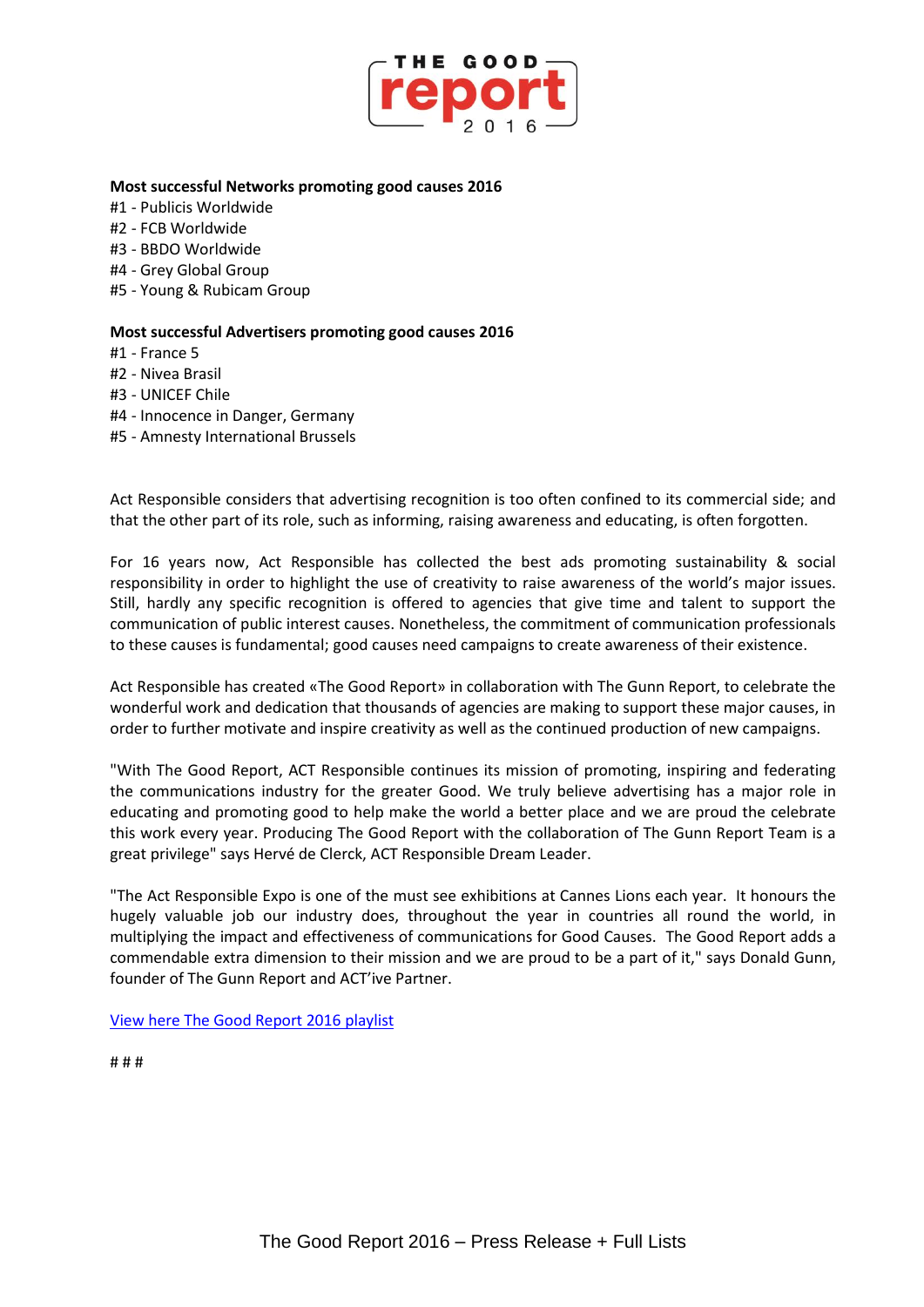

For further information, please contact:

Isabel Kurata Amanda Benfell Co-Founder Head of Press & PR Act Responsible & The Good Report National Section Act Responsible & The Good Report Email: [isa@act-responsible.org](mailto:isa@act-responsible.org) Email[: amanda.benfell@warc.com](mailto:amanda.benfell@warc.com) Office: +41 27 480 3045 Phone: +44 (0) 20 7467 8125 Mobile: +33 6 0708 1207 [www.warc.com](http://www.warc.com/)

ACT Responsible & The Good Report The Gunn Report Bord Du Canal, 33 **Bord Du Canal, 33 Bord Du Canal**, 33 **85 Newman Street** Chalais, CH 3966 **London W1T 3EU** Switzerland United Kingdom [www.act-responsible.org](http://www.act-responsible.org/)

#### **About ACT Responsible**

ACT Responsible is a Swiss-based non-profit organization created in 2001. ACT stands for Advertising Community Together. The association mission is to federate the Advertising Communications industry around Social Responsibility and Sustainable Development and share good practices. Today, ACT Responsible has created, hand in hand withAdForum.com, a large and unique database of campaigns gathered worldwide, highlighting outstanding work and showing how the advertising industry is playing its role raising awareness on crucial issues. ACT Responsible has built a network of committed agencies, media, production companies, advertisers, institutions, NGOs and corporations all over the world, who believe responsible advertising is an essential focus of modern communications. The association is part of the United Nations Global Compact.

#### **About The Gunn Report - The global index on creative excellence in advertising**

The Gunn Report – the global index of creative excellence in advertising – identifies the most awarded and applauded work in the world each year and its creators. The Gunn Report website – www.gunnreport.com – is an unprecedented resource for people working in Advertising, Communications and Marketing. It combines a uniquely searchable library of the world's best work since 1999 plus full records of the world's best agencies and advertisers since 1999, with valuable programmes for education and training, proprietary research studies, signature features and special archives. The Gunn Report is available by subscription online and as a book with a showreel.